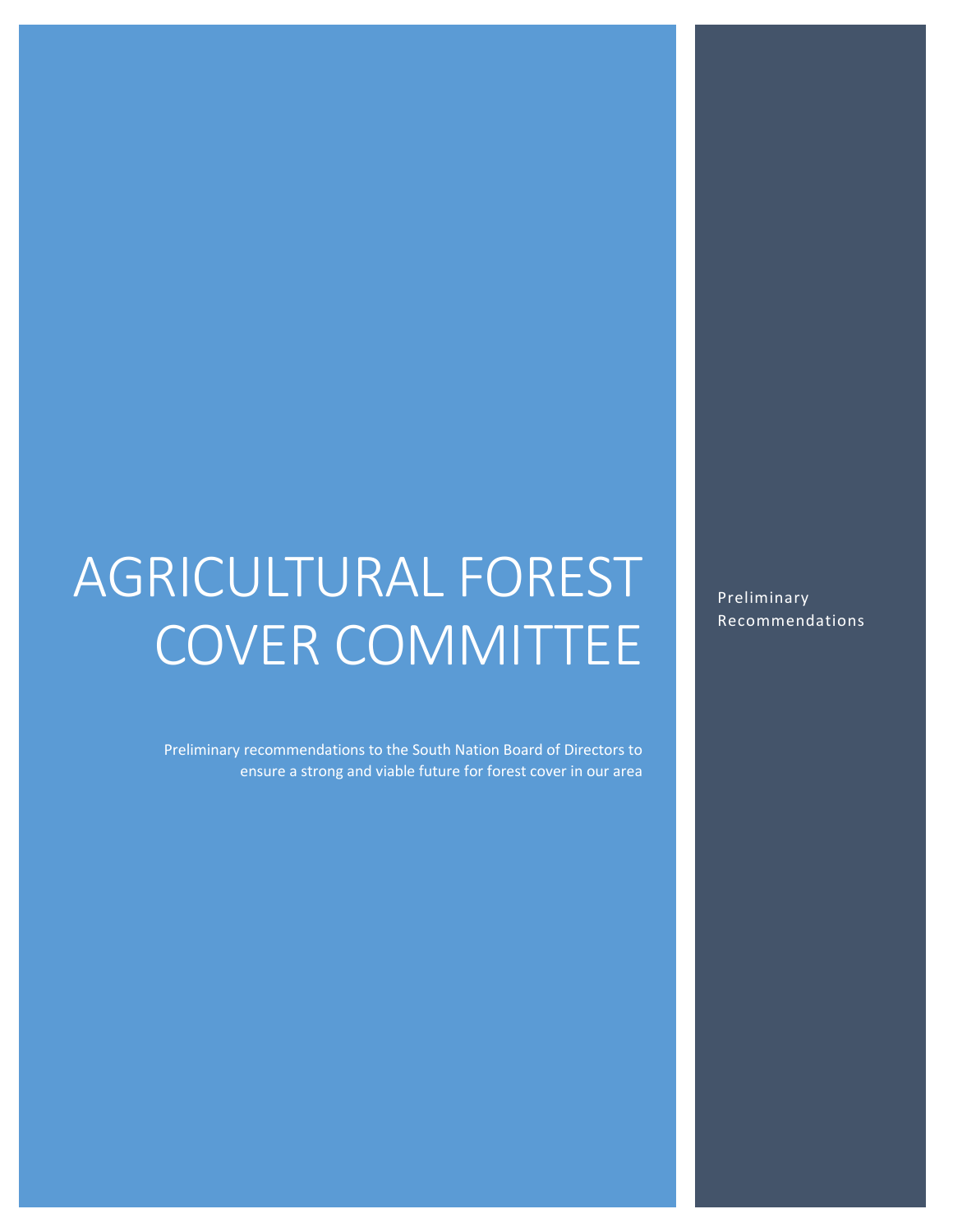# Agricultural Forest Cover Committee: Preliminary Recommendations

# Introduction

The Agricultural Forest Cover Committee (AFCC) was formed at the request of South Nation Conservation's (SNC) 16 member municipalities. These local municipalities were seeking guidance from the agricultural community to develop and implement recommendations to address concerns regarding the change in forest cover in the region.

The AFCC's goal was to formulate recommendations to ensure a strong and vibrant forest cover within the South Nation Conservation jurisdiction that provides value for all residents and future generations. The AFCC also recognized that agriculture is a significant economic and land use activity. In addition to growing crops and raising livestock, agriculture supports important services such as market gardens, food hubs, equipment sales and service, livestock feed businesses, and businesses advisory services. Our local agricultural products are also an important input to food and processing industries.

The AFCC feels there are many actions that can help ensure a strong and viable future for forest cover in our area while recognizing that agriculture is a vital element of our community.

# Committee Representation (by organization)

The AFCC is comprised of a maximum of 22 members including representation from the following:

- 8 appointed members from local county federations of agriculture
- 1 appointed member from the Christian Farmers Federation of Ontario (CFFO)
- 1 appointed member from the National Farmers Union (NFU)
- 1 appointed member from the Union des Cultivateurs Franco-Ontariens (UCFO)
- 6 at large/members of the agriculture community
- 2 municipal councillors
- 3 county planners

#### Our Approach

As part of an initial orientation, the committee members participated in round-table discussions that focused on two important questions. These questions were also posed to municipal officials and SNC Standing Committee Members. Many likeminded themes emerged.

# Why are farmers and other landowners cutting forests/trees?

| <b>Committee Members</b>                                          | <b>Municipal Officials/SNC Standing Committees</b>                                                    |
|-------------------------------------------------------------------|-------------------------------------------------------------------------------------------------------|
| landowner/property rights                                         | landowner/property rights<br>$\bullet$                                                                |
| fear of new laws                                                  | lack of control and regulation<br>$\bullet$                                                           |
| land is needed/scarce                                             | land prices increasing for farming and overall<br>$\bullet$<br>lack of available                      |
| fewer farms                                                       | increased farm scale and productivity<br>$\bullet$                                                    |
| tile draining = easy access to equipment                          | advancements in farming practices and<br>$\bullet$<br>infrastructure (e.g., equipment, tile drainage) |
| population/city growth/speculation of<br>development and planning | development of subdivisions and urban<br>$\bullet$<br>expansion                                       |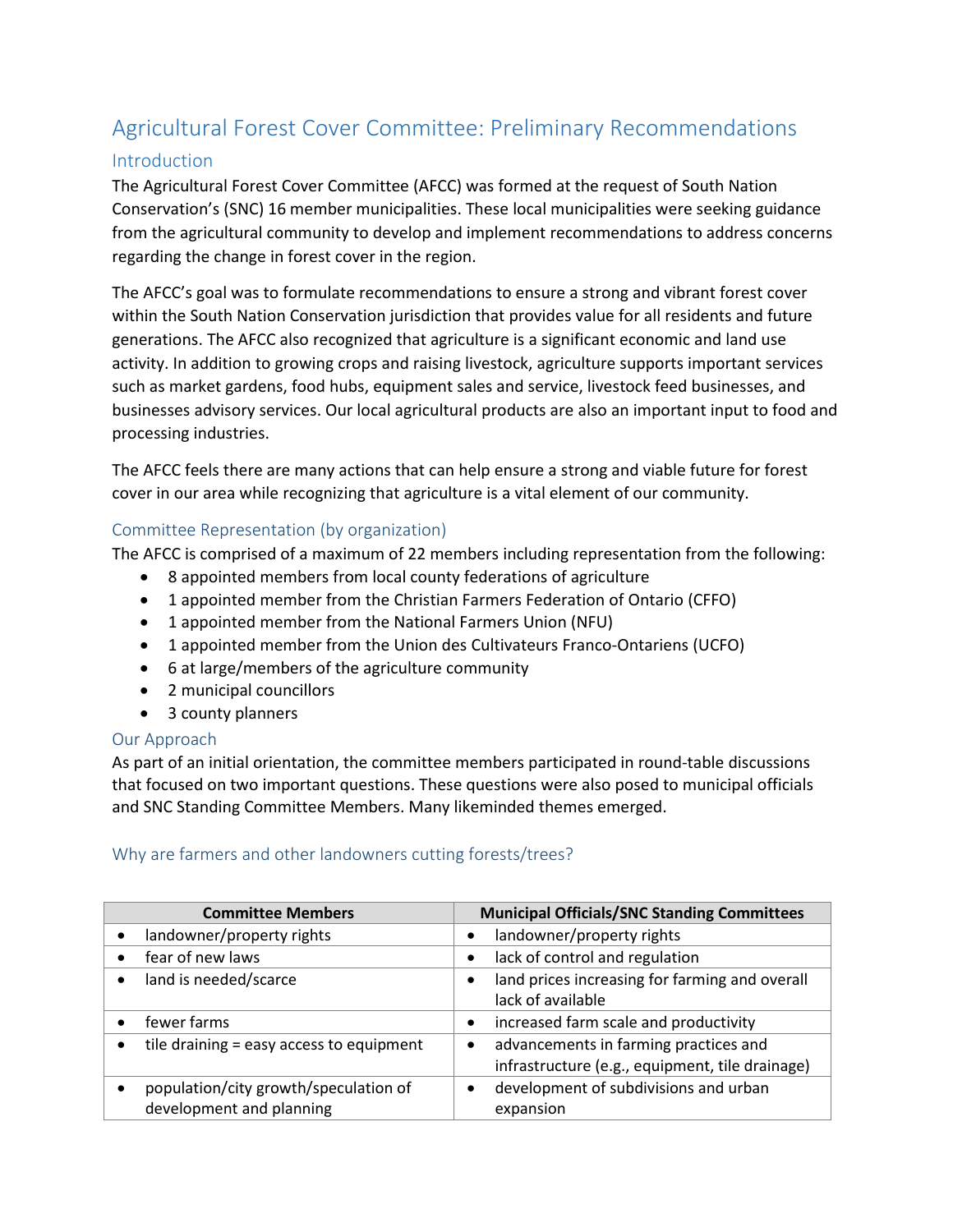| solar and wind            | $\bullet$ green energy projects                 |
|---------------------------|-------------------------------------------------|
| no incentive to keep bush | low quality and low value of lumber; clear land |
|                           | has more value                                  |

What can be done to maintain forest cover?

| <b>Committee Members</b>                          | <b>Municipal Officials/SNC Standing Committees</b>                                       |
|---------------------------------------------------|------------------------------------------------------------------------------------------|
| stakeholder engagement/education and<br>promotion | public education and stakeholder discussion<br>$\bullet$                                 |
| best management practices                         | best practices established for clear cutting<br>$\bullet$<br>remediation in the long run |
| programs                                          | sharing and utilizing existing programs<br>$\bullet$                                     |
| taxation                                          | property owner incentives, discounts, tax<br>٠<br>rebates                                |
| economic alternatives                             | more purchases by public bodies of important<br>$\bullet$<br>forested land               |

AFCC members suggested specific actions that will have a positive impact on forest cover in SNC's jurisdiction through a series of facilitated sessions. These actions will build on AFCCs goals, reduce or eliminate existing challenges, avoid consequences of inaction, while keeping the desired outcomes in mind. The committee considers this to be a preliminary report; the AFCC would like to continue to develop and refine recommendations by receiving presentations from multiple stakeholders.

The participants clustered the specific actions to identify and prioritize key areas of focus; these areas of focus were put forward to ensure a strong and vibrant forest cover within the SNC's jurisdiction.

The areas of focus listed from highest to lowest priority are:

- **1. Best Management Practices**
- **2. Education and Promotion**
- 3. **Stakeholder Engagement**
- 4. Programs
- 5. Taxation
- 6. Economic Alternatives

Due to time constraints, the AFCC chose to focus on the top three priorities and one general recommendation.

# AFCC General Recommendation

The AFCC recommendations require support and effort to move forward. Should the SNC Board of Directors choose to implement these recommendations, the AFCC feels they have a role and responsibility to ensure successful implementation.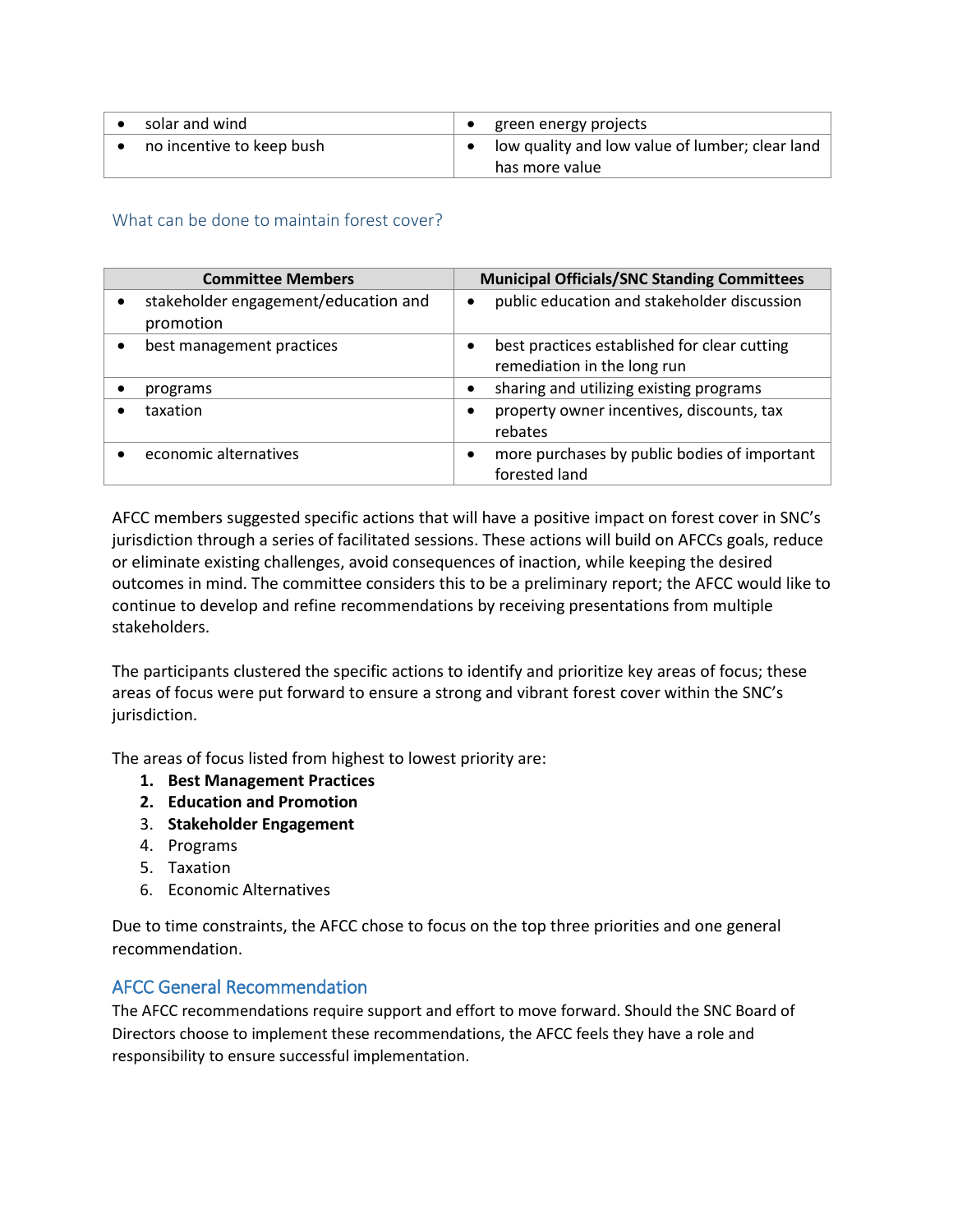Similarly, the AFCC supports the establishment of a Working Group made up of champions from the AFCC to move these recommendations forward; this could include existing municipal Agricultural Advisory Committees.

*RECOMMENDATION: That the AFCC be permitted to establish a Working Group to implement the recommendations chosen by the SNC Board of Directors; and, that the AFCC continue their mandate, as needed.*

# Best Management Practices

Best Management Practices were identified by the forest Cover Committees as the highest priority area of focus; these actions will have the most positive impact on the future of forest cover within the South Nation jurisdiction. The specific actions that the committee recommended are provided below with additional details.

#### 1. Define and Establish Marginal Lands Mapping and Update the Canada Land Inventory

The committee recognizes the need to protect good agricultural land for agricultural land uses. Farm businesses form the backbone of rural communities and are poised to drive Ontario's economy. Approximately 60 % of the South Nation jurisdiction is farmed; generally, there is a mix of livestock and cash crop production on flat, tile-drained fields.

Land topography, soils, and drainage can indicate the lands capability for production. These features have been mapped by Agriculture and Agri-Food Canada as part of the Canada Land Inventory (CLI) mapping. CLI maps generally rate farmlands from Class 1-7.

The committee supports the protection of classes 1-5 as farmable lands. Similarly, classes 6 and 7 are generally not farmable and may be better suited for environmental protection and forestry.

The CLI mapping should be provided to the public through an online GIS portal and promoted to the agricultural community. This science-based data can:

- Help Municipalities identify areas with the greatest ecological benefit to support policy decisions and natural systems planning;
- Identify marginal lands to help Conservation Authorities and landowners choose areas for tree planting services and forestry outreach; and
- Help the agricultural community to make good land management decisions when expanding farm operations (i.e. where to crop and where to preserve forest cover).

The AFCC recognizes that these maps were created between 1960- 1980. The AFCC feels strongly that the land inventory mapping should be updated to provide accurate information.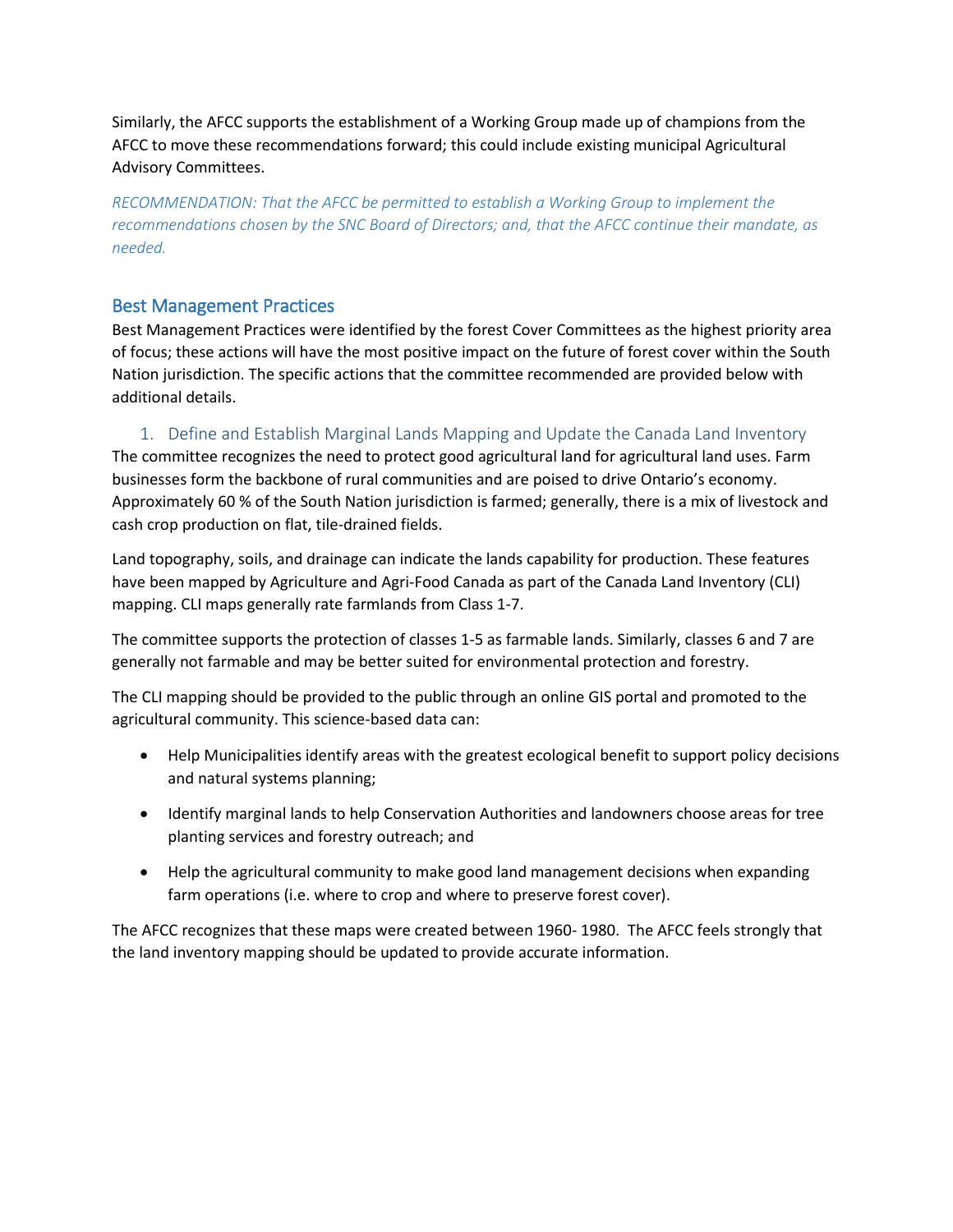- A) RECOMMENDATION: *That the Counties and City of Ottawa work with the Forest Cover Working Group, local farm organizations, and Conservation Authorities to create an online GIS pilot project to identify the marginal lands not conducive to farming (classes 6 & 7) by the end of 2017. Additional collection of soils data through Agri-Food Canada, Ontario Ministry of Agriculture, Food and Rural Affairs (OMAFRA), the Counties, crop consultants, and the Ministry of Natural Resources and Forestry should be used to update and refine these maps.*
- B) RECOMMENDATION: *That Municipalities work with agricultural groups, OMAFRA, stewardship stakeholders, and Conservation Authorities to ask the provincial and Federal Governments to support a pilot project within SNC jurisdiction for the collection of up-to-date soils data; this will*  better reflect the lands soil potential capability and support good decision-making for planning *and agricultural land clearing.*

#### 2. Create an Best Management Practice for Land Clearing

The committee recognizes agricultural uses and normal farm practices must be promoted and protected while balancing the health, safety, and environmental needs of the community.

The AFCC identified a need to develop a Best Management Practice (BMP) guideline for land clearing where as these activities have the potential to affect and inconvenience adjacent landowners (burning, chipping, visual impact). The committee also acknowledges there are practices that could minimize the environmental impact of land clearing (wildlife seasons, watercourse buffers, windbreaks).

The AFCC understands the need to strike a balance and ensure that tree clearing is the right choice. There are also shortfalls in education and outreach and motivation to encourage agricultural operations to follow BMPs. The AFCC feels this can be improved through training, online education, and public advertising. Land clearing BMPs can also be included in the Environmental Farm Plan.

The AFCC envisions that these BMPs would be used to evaluate use of trees from "cradle to grave", support forest/woodlot evaluation, inform how to remove lumber (chip, burn, sell/transport), and provide minimum buffer distances, in addition to any other BMP's.

*A)* RECOMMENDATION: *That the AFCC Working Group work with the agricultural community, the Conservation Authorities, and OMAFRA to develop a Best Management Practice (BMP) for Land Clearing. This guide should consider input from all stakeholders to develop and promote BMPs for all developments, not just agriculture.*

#### 3. Encourage Windbreak Development

Windbreaks have year-round benefits and can be planted around field crops, feedlots, livestock buildings, pastures and calving areas. Windbreaks reduce wind speed, may increase crop yields, and reduce soil erosion.

The committee recognizes the need to identify key areas for wind break planting opportunities on County, municipal, and private lands. This program requires active participation from local landowners to plant windbreaks on private land.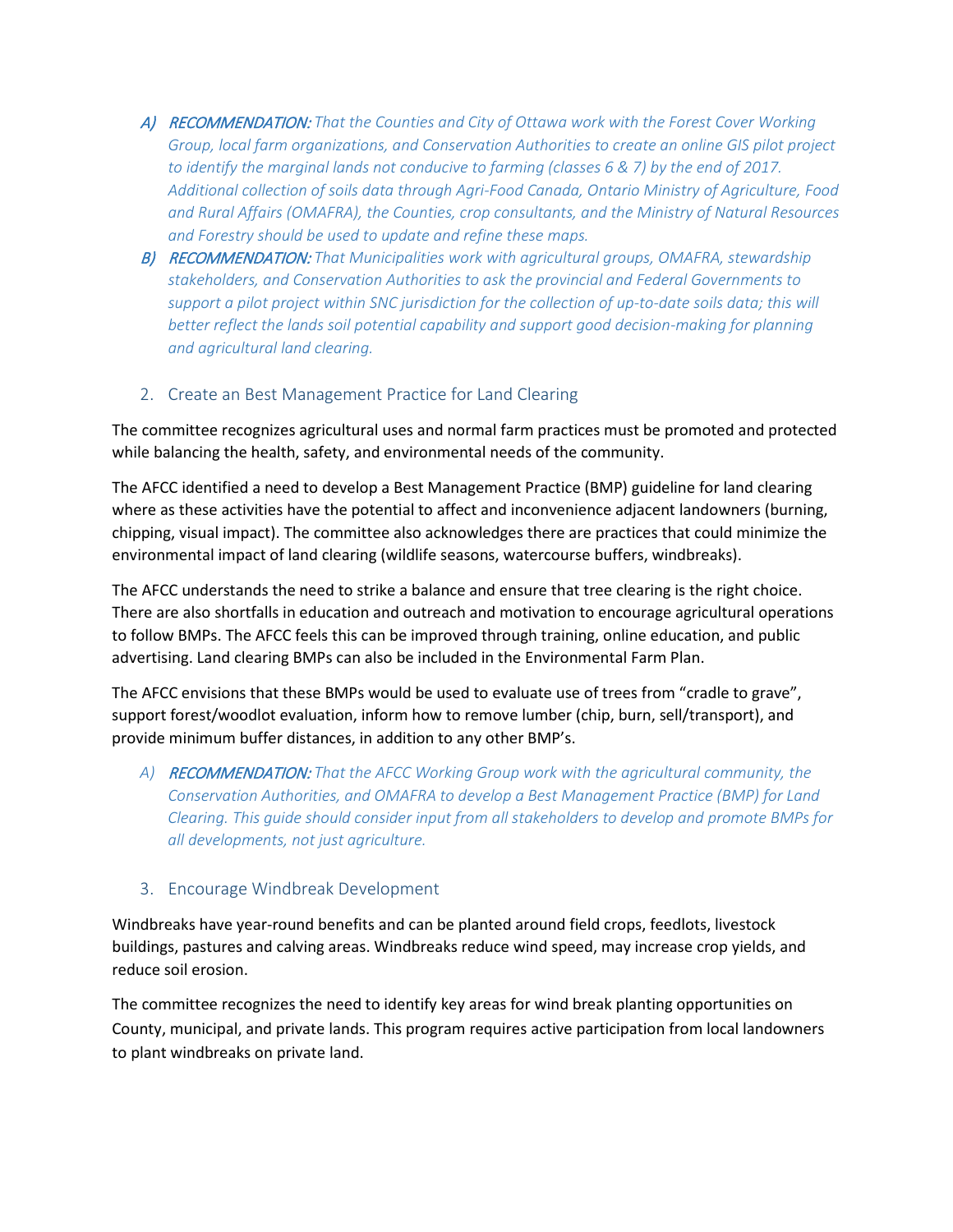A multi-faceted approach to strategic windbreak planting within South Nation's jurisdiction should be supported by enhancing existing stewardship programs such as SNC Clean Water Program, Ottawa Rural Clean Water Program, Alternative Land Use(ALUS), and the SNC-woodlot advisory service. By enhancing the funding for developers, farm organizations, green energy producers, and other industry stakeholders it will be easier and more financially viable to plant windbreaks.

A) RECOMMENDATION: *That additional funding be allocated to programs that support windbreak planting. The AFCC Working Group should also reach out to the agricultural community, stewardship stakeholders, CA's and municipalities to develop a long-term plan to increase funding for strategic planting of windbreaks within the jurisdiction.*

# Education and Promotion

Education and promotion was identified by the AFCC to be the second highest priority action to ensure strong and healthy forest cover in the region. The specific actions that the committee recommended are provided below with additional details.

#### 1. Promote Agriculture

Agriculture is a major industry in eastern Ontario and has many beneficial impacts. The recent issues around forest cover have hurt relationships between farmers and the community.

The committee recognizes that the public may not be aware of good work done by local farmers. This lack of understanding can lead to divided arguments around important issues like forest cover loss. The committee strongly feels that if agriculture is promoted in a positive way it will ultimately foster a good relationship between farmers and the public and avoid restrictive tree clearing by-laws.

*A)* RECOMMENDATION: *That the AFCC Working Group and local farm organizations actively promote agriculture in our area. Through this promotion we hope to see a positive change in public understanding and more collaborative discussion about forest cover.*

# 2. Agricultural Education

The committee identified a need to improve education around agricultural best practices for farmers and non-farmers. In some cases, partnerships can be enhanced (Environmental Farm Plan, Alternative Land Use Service (ALUS), school programs). These education programs should focus on what farmers do, why, and how it impacts/benefits the land.

The committee also feels that social media, 'Agriculture in the Classrooms', farm tours, and traditional media are an important part of this action. By implementing educational programs, we hope to increase public acceptance of agricultural practices, move toward common goals around forest cover, and establish new school curriculum around agriculture.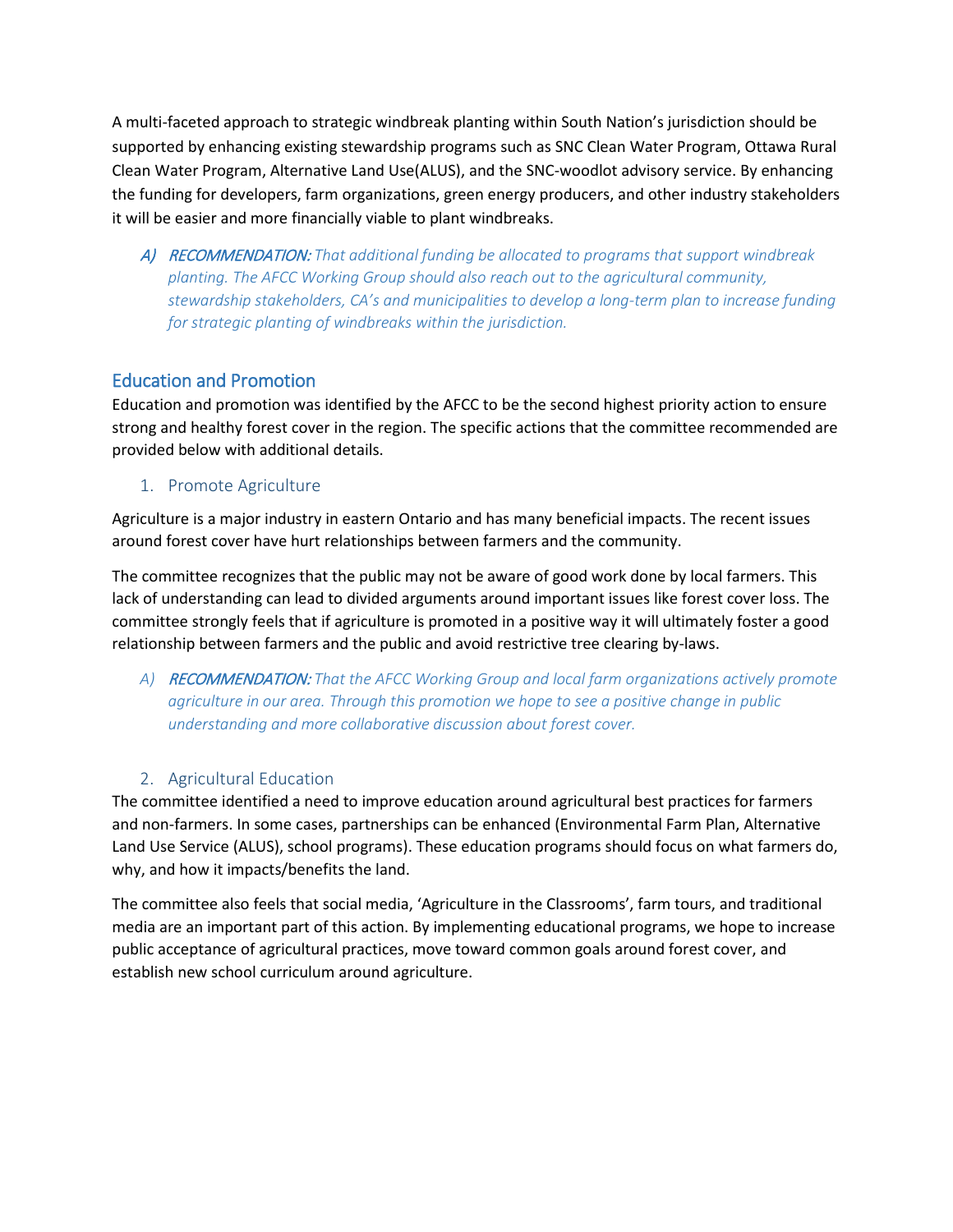*A)* RECOMMENDATION: *That the AFCC Working Group work with local schools, OMAFRA, the Conservation Authorities, and local Municipalities to promote agricultural education.*

## Stakeholder Engagement

Stakeholder Engagement was identified as the third highest priority action to ensure strong and healthy forest cover in the region. The specific actions that the committee recommended are provided below with additional details.

#### 1. Form a Multi-Stakeholder Committee

There are many different interests involved in the issue of forest cover. A multi-stakeholder committee could bring together representatives from several interested groups (not just agriculture) to share ideas and to provide recommendations on ways to address forest cover in the area. The committee could work to integrate agriculture, conservation goals, and ecosystem services to increase rural forest cover. This committee would benefit from facilitation.

- *A)* RECOMMENDATION: *That a Multi-Stakeholder Committee be established comprised of no more than 20 individuals who are representatives from groups/associations/governments and South Nation Conservation that have an interest in the topic of forest cover.*
- 2. Encourage a Coordinated Approach for Stakeholder Engagement

Every local resident is impacted to some degree by forest cover issues and is therefore a potential stakeholder in this discussion. It is important that all groups are involved in this discussion. The AFCC identified key stakeholder organizations such as the Ecological Farmers of Ontario, SDG Ontario Woodlot Association, Ontario Maple Syrup Producer's Association, Eastern Ontario Nutgrowers Association, and the Ontario Beekeepers Association.

Having many groups working together on the Forest Cover Committee will present challenges. Consensus may be difficult to achieve but having many viewpoints will result in broader acceptance of decisions and recommendations brought forth.

*A)* RECOMMENDATION: *That as many groups/associations as reasonably possible be contacted to take part in the Multi-Stakeholder Committee.*

#### **Summary**

The AFCC identified three key areas of focus to ensure strong and vibrant forest cover in our area. Through a combination of best management practices, education and outreach, and stakeholder engagement the AFCC feels that we can find common ground and overcome obstacles around forest cover issues in the South Nation jurisdiction.

The AFCC members recognize they have a role to play in ensuring these recommendations are achieved. The members worked with a facilitator to record individual personal commitments. The members identified the need to work with local Municipalities to communicate the recommendations, volunteer on future boards and committees, act as local champions, and be part of discussions with stakeholders on this issue.